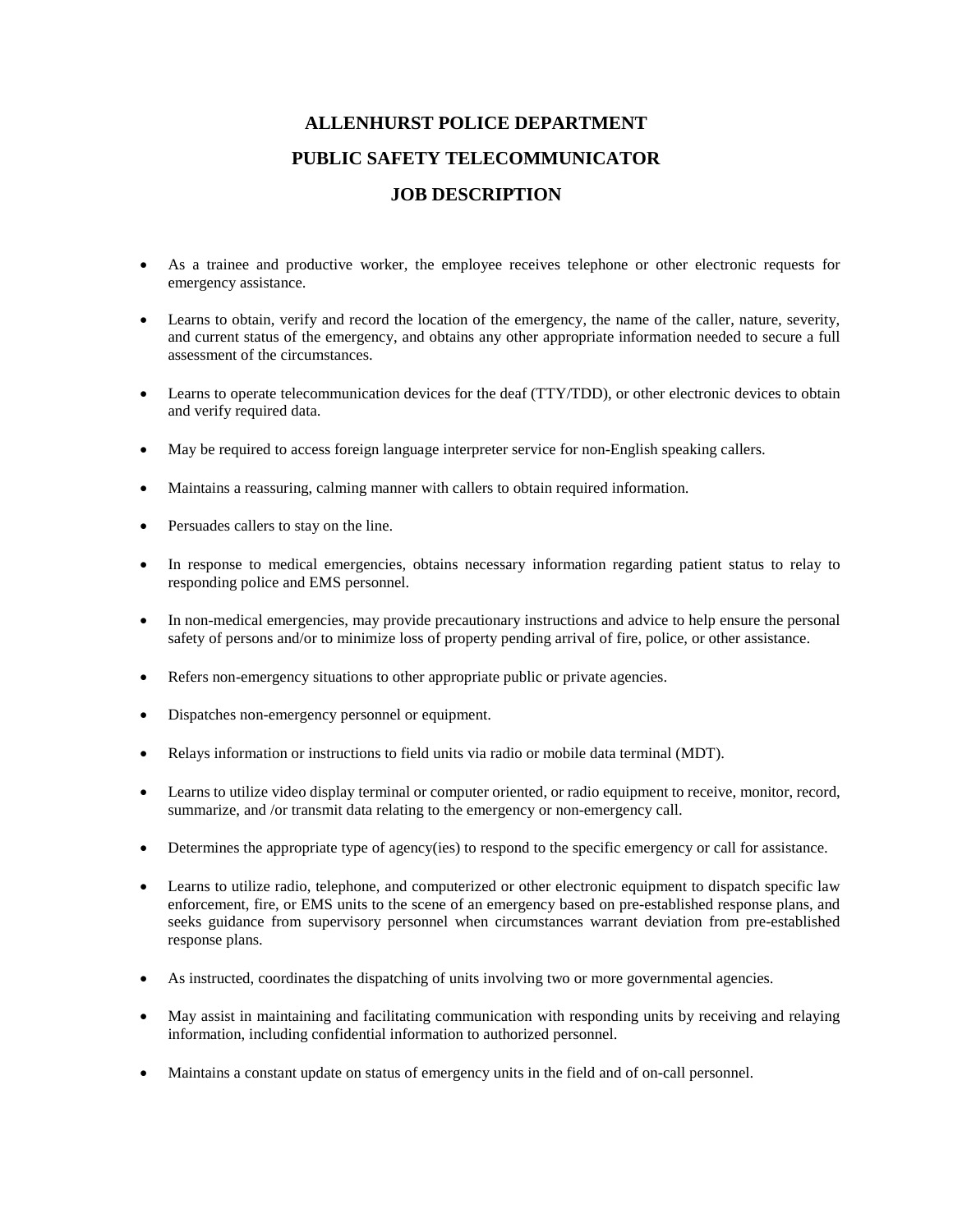- Makes entries, inquires, cancellations, and modifications of records in various systems and databases, such as the National Crime Information Center (NCIC) and State Crime Information Center (SCIC), Stolen Vehicle File, Stolen License Plate File, Stolen/Missing Gun File, Stolen Article File, Wanted Person File, Missing Person File, Stolen or Embezzled or Counterfeited or Missing Securities File, Stolen Boat File, Hazardous Material databases, and hospital status files.
- Receives training in the answering of telephone, radio, and video display inquires of NCIC and SCIC for law enforcement agencies of the state.
- Maintains and updates NCIC, SCIC, and other records and files.
- Learns to maintain the official station record and or the daily log of all incoming and outgoing communications.
- Receives training in the activation of emergency alert systems, such as bells, sirens, beepers and toneactivated devices.
- Prepares reports and statistical data.
- Will be required to learn to utilize various types of electronic and / or manual recoding of information systems used by the agency, office, or related units.
- Knowledge of methods for operating communications systems after a period of training.
- Knowledge of emergency medical, fire, police and other emergency terminology after a period of training.
- Knowledge of procedures for dispatching emergency and non-emergency equipment and personnel after a period of training.
- Ability to utilize information required for documenting emergency situations and calls.
- Ability to utilize established safety procedures and guidelines.
- Ability to utilize information procedures for investigating and resolving complaints.
- Ability to learn the purpose and operation of various law enforcement, and other information systems and the statewide 9-1-1 Emergency Telephone System.
- Ability to answer voice and TTY/TDD (telecommunication devices for the deaf), telephone calls received from the public after a period of training.
- Ability to operate a Computer Aided Dispatch (CAD) system after a period of training.
- Ability to provide clear instructions and guidance to callers in emergency situations.
- Ability to relay instructions or questions accurately and clearly.
- Ability to comprehend, interpret, and evaluate relevant information from various types of source materials.
- Ability to obtain and analyze facts to reach logical conclusions.
- Ability to read and discern visual images on a variety of media.